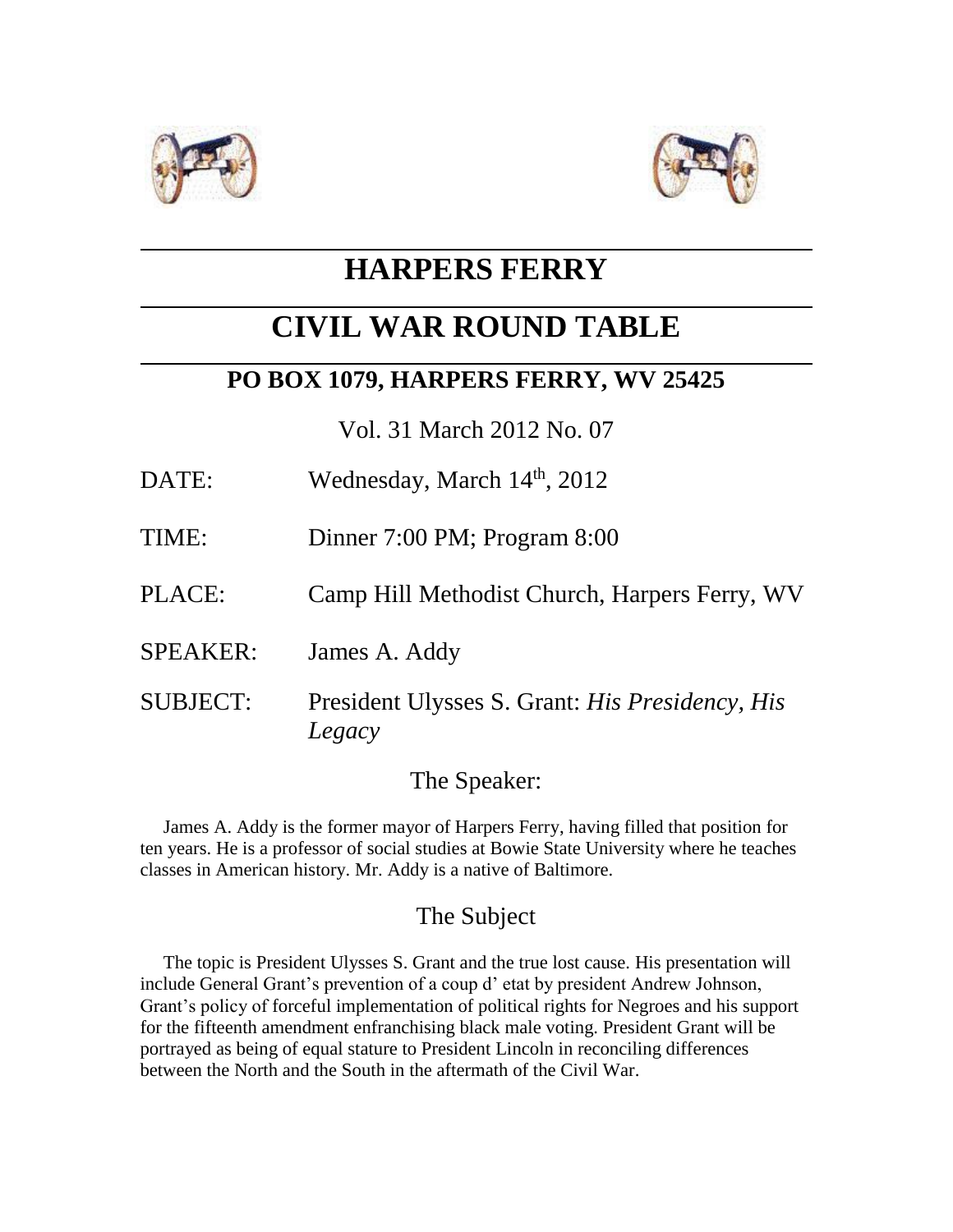#### The Meal

 A family-style meal will be served at 7:00 PM prior to the program. The cost of the meal is \$15.00 per person. Reservations for the meal **must be phoned in no later than Sunday, March 11th**, to Kyle Wichtendahl at 301-639-8855 or you can email him at [kfwichtendahl@gmail.com](mailto:kfwichtendahl@gmail.com) The meal will consist of Corned Beef and Cabbage, Carrots, Potatoes, Iced Tea, Irish Soda Bread, and Dessert.

### On This Day, Friday, June 3, 1864 Charge at Cold Harbor

 The rain ceased and dawn approached. A sudden crash of cheers and the drumming of musket fire signaled the attack by Grant, Meade, and the Army of the Potomac. With Richmond scarcely beyond the horizon, Grant hoped a surprise shift in tactics would split, possibly crush, Lee's army. The Army of Northern Virginia was lined up behind strong fortifications from the Chickahominy on the south to the swamps along the Totopotomoy on the north. Disposition of units was mixed, but basically A.P. Hill's corps was on the right, Anderson's in the center, and Early's on the left. Grant planned to use the three corps of Hancock, Wright, and Smith, on the left and center for the main assault. Warren and Burnside to the north would join later.

 At 4:30 a.m. the blow came. For both sides it was a crisis, but for the Confederates it was crucial; a serious breakthrough by Grant might end the war in Virginia. Listing units and their movements is of little import. For this was a smashing, headlong attempt to ram through regardless of cost. Immediately the cost was great. As the three Federal corps made some early gains, Confederate guns and infantry enfiladed various units; the issue was determined in an incredibly short time. Just how long that ferocious storm lasted is disputed, as is the number of fallen assailants. But it failed, and Grant later regretted that it was ever made. It was a great victory for Lee, if stemming of a tide by a human wall can be called victory, and was his last major triumph in all-out battle. Nevertheless, Richmond and his army were still in danger.

 Federal killed and wounded for the June 3 assault may be put at around 7,000 in well under an hour, with perhaps  $5,000$  more for June  $1 - 2$ . Confederate losses June 3 were probably under 1500. The North utilized perhaps 50,000 out of around 117,000 present for duty; the South about half of the less than 60,000 available. Around noon Grant called off his entire attack; the day was spent strengthening lines and caring for the casualties of the futile assault of Cold Harbor, though countless wounded went unsuccored. (Excerpted from *The Civil War Day by Day,* E. B. Long, published by Doubleday)

## Goddard / Zon: "The Good Fight That Didn't End: Henry P. Goddard's Accounts of Civil War and Peace"

 Personal accounts of Civil War service are common enough in the literature (as we all know), but ones that deeply extend into and beyond the Reconstruction years are less so. Such are the writings of Norwich, Connecticut's Henry P. Goddard, compiled and edited